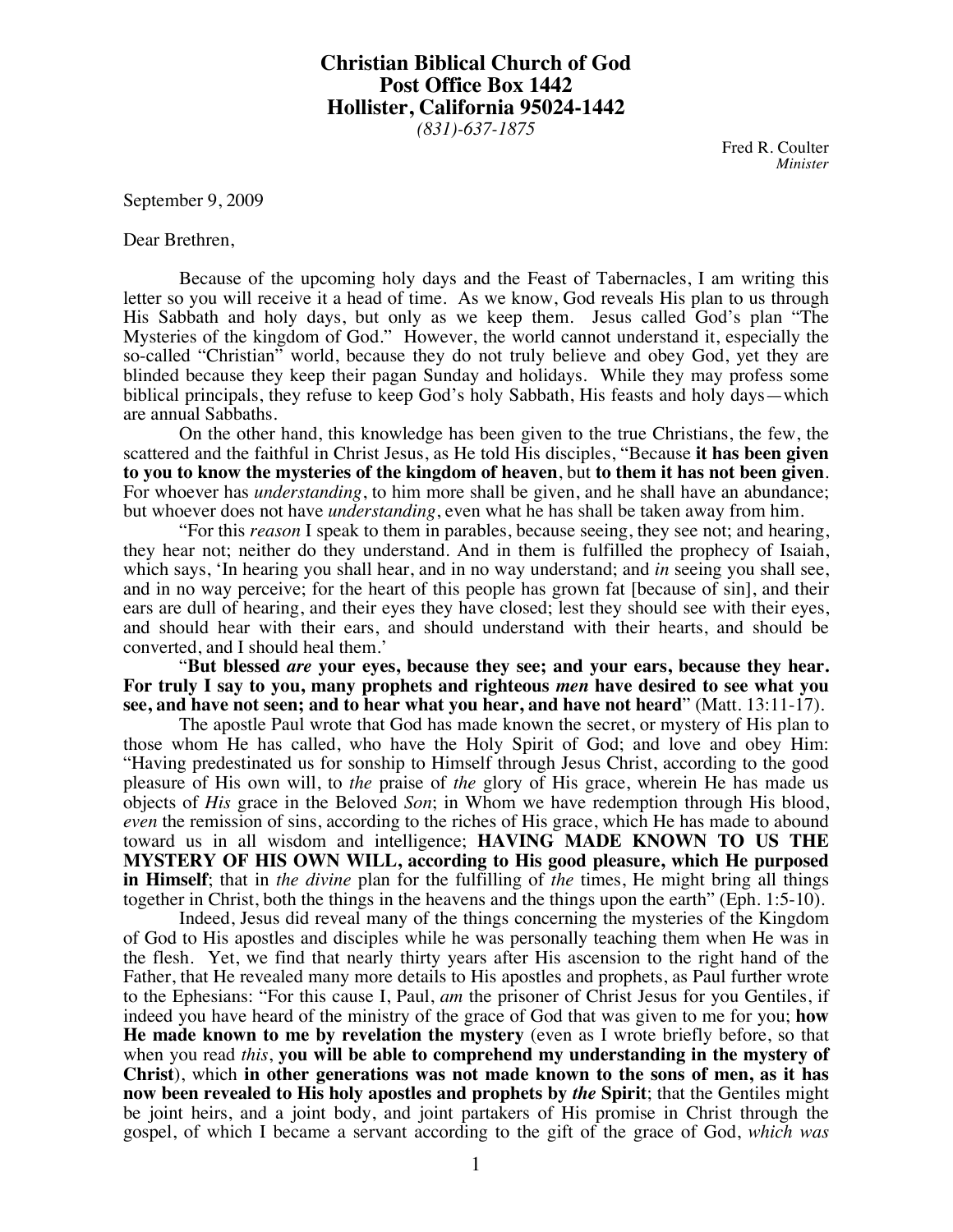given to me through the inner working of His power. To me, who am less than the least of all the saints, was this grace given, that I might preach the gospel among the Gentiles—*even* the unsearchable riches of Christ; and **that I might enlighten all** *as to* **what** *is* **the fellowship of the mystery that has been hidden from the ages in God, Who created all things by Jesus Christ**" (Eph. 3:1-9).

All the apostles and prophets of the apostolic New Testament Church were given divine relvelations concerning mysteries of the Kingdom of God. The apostle Peter also writes of this: "Peter, an apostle of Jesus Christ, to *the* elect strangers scattered in Pontus, Galatia, Cappadocia, Asia, and Bithynia; *who have been chosen* **according to** *the* **predetermined knowledge of God** *the* **Father, by sanctification through** *the* **Spirit, unto obedience and sprinkling of** *the* **blood of Jesus Christ**: Grace and peace be multiplied to you.

"Blessed *be* the God and Father of our Lord Jesus Christ, Who, according to His abundant mercy, has **begotten us again unto a living hope** through *the* resurrection of Jesus Christ from *the* dead; unto an inheritance incorruptible and undefiled and unfading, reserved in heaven for us, who *are* being safeguarded by *the* power of God through faith, for salvation *that is* ready to be revealed in *the* last time …. Concerning which salvation the [Old Testament] prophets who prophesied of the grace *that would come* to you have diligently searched out and intently inquired, searching into what *way* and what manner of time the Spirit of Christ *which was* in them was indicating, testifying beforehand of the sufferings of Christ, and these glories that would follow; **to whom it was revealed that, not for themselves, but to us they were ministering these things, which now have been announced to you by those who have preached the gospel to you by** *the* **Holy Spirit, sent from heaven**—**into which things the angels desire to look**" (I Pet. 1-5, 10-12).

The prophet Daniel confirms what Peter wrote. When he desired to know what the prophecies actually meant that God gave to him to write, he was told that it was not given to him to know: "And I heard, but I did not understand. Then I said, 'O my lord, what shall be the end of these things?' And he [the angel] said, '**Go your way, Daniel, for the words** *are* **closed up and sealed until the time of the end**. Many shall be purified, and made white, and refined. **But the wicked shall do wickedly; and none of the wicked shall understand, but the wise shall understand** … But you, go your way till the end be, for you shall rest [in your grave] and stand in your lot at the end of the days [in the resurrection to eternal life]" (Dan. 12:8-10, 13).

Those who are considered wise in the world will never understand because they are of the world and not of God! They reject God and His Word, as Paul writes: "Indeed, *the* wrath of God is revealed from heaven upon all ungodliness and unrighteousness of men who suppress the truth in unrighteousness; because that which may be known of God is manifest among them, for God has manifested *it* to them; for the invisible things of Him are perceived from *the* creation of *the* world, being understood by the things that were made—both His eternal power and Godhead—so that they are without excuse; because when they knew God, they glorified *Him* not as God, neither were thankful; but they became vain in their own reasonings, and their foolish hearts were darkened. **While professing themselves to be** *the* **wise ones, they became fools**" (Rom. 1:18-22).

However, God promised that in the time of the end "the wise would understand." The wise are those whom God has called, who also repent, are baptized and receive the Holy Spirit of God—they are the wise, because they love and obey God.

True to the promises of Jesus Christ, through the years we have also experienced that God has reveal to his Church more and more of His plan through His ordained feasts. This is why we produced the 576-page book entitled *God's Plan for Mankind Revealed by His Sabbath and Holy Days*, with four MP3 CD's containing 38 sermons. In this book, the feasts of God are explained in great detail from the Scriptures how the plan of God unfolds—past, present and future. If you do not have this vital book, you may order it at no cost by calling, emailing or writing the office.

 In addition, what Daniel began as found in the book of Daniel, the apostle John finished in the book of Revelation. Consequently, it is impossible to understand Daniel without Revelation or to understand Revelation without Daniel. They go hand-in-hand.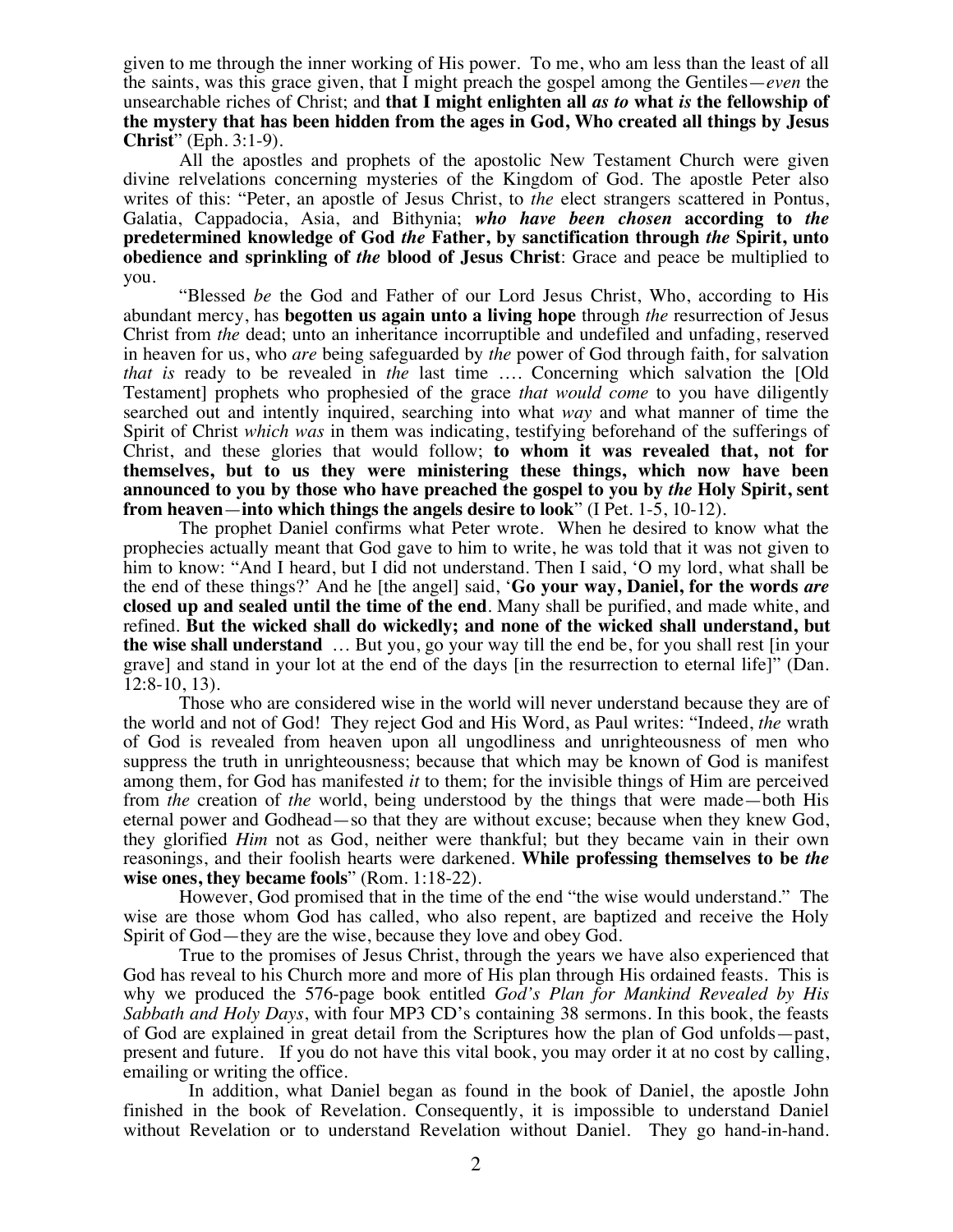Moreover, one needs to have a good understanding of the rest of the Bible to grasp the overall picture. True to the promises of God, if we rightly divide the Word of Truth—line upon line, precept upon precept, a little here and a little there—we will understand, not because we are anything of ourselves, but because of the promises of God, "A good understanding have all those who do His commandments" (Psa. 111:10).

If you do not have our series on Daniel and Revelation, with the 38 messages and accompanying charts. This is a very detailed study of all the major prophecies in Daniel and Revelation. This is a great companion study with the book *God's Plan for Mankind Revealed by His Sabbath and Holy Days*.

*The Gospel of the Kingdom of God***:** The entire plan of God is also called the Kingdom of God, because it is God's plan to establish the Kingdom of God on earth when Jesus Christ returns. All those in the first resurrection to eternal life will rule and reign with Him during the one-thousand year rule of the Kingdom of God. We will bring to all mankind the peace and the love of God—the true righteous government of God with Jesus Christ as King: "And I saw thrones; and they that sat upon them, and judgment was given to them; and *I saw* the souls of those who had been beheaded for the testimony of Jesus, and for the Word of God, and those who did not worship the beast, or his image, and did not receive the mark in their foreheads or in their hands; and they lived and reigned with Christ a thousand years …. This *is* the first resurrection. **Blessed and holy is the one who has part in the first resurrection; over these the second death has no power. But they shall be priests of God and of Christ, and shall reign with Him a thousand years**" (Rev. 20:4-6).

After being resurrected from the dead, or if still alive at the resurrection, all the saints will be changed. We will, then, be spirit beings—the immortal, eternal sons and daughters of God. We reign on the earth over the nations: "Worthy are You to take the book, and to open its seals because You were slain, and did redeem us to God by Your own blood, out of every tribe and language and people and nation, and did **make us unto our God kings and priests; and we shall reign on the earth** …. **And to the one who overcomes, and keeps My works unto** *the* **end, I will give authority over the nations**; and he shall shepherd them with an iron rod, as vessels of pottery are broken in pieces; as I have also received from My Father" (Rev. 5:9-10; 2:26-27)

*The Saints are the Hope of the World***:** Living in the last days, we can see that it is impossible for men to obtain peace and to rule themselves. This is why God has His plan to bring the Kingdom of God to the earth when Jesus returns. Because we are a part of God's plan, to rule and reign with Christ, we are also the hope of the world. In fact, the world is waiting for us, as the apostle Paul writes: "For as many as are led by *the* Spirit of God, these are *the* sons of God. Now you have not received a spirit of bondage again unto fear, but you have received *the* Spirit of sonship, whereby we call out, 'Abba, Father.'

"The Spirit itself bears witness conjointly with our own spirit, *testifying* that we are *the* children of God. Now if *we are* children, *we are* also heirs—truly, heirs of God and joint heirs with Christ—if indeed we suffer together with Him, so that we may also be glorified together [and reign] with Him. **For I reckon that the sufferings of the present time** *are* **not worthy** *to be compared* **with the glory that shall be revealed in us**.

"For the earnest expectation of the creation itself is awaiting the manifestation of the sons of God; **because the creation was subjected to vanity, not willingly, but by reason of Him who subjected** *it* **in hope, in order that the creation itself might be delivered from the bondage of corruption into the freedom of the glory of the children of God**. For we know that all the creation is groaning together and travailing together until now. And not only *that*, but even we ourselves, who have the firstfruits of the Spirit, also groan within ourselves, awaiting the sonship—the redemption of our bodies" (Rom. 8:14-23).

Brethren, let us keep this ultimate hope of God in our hearts and minds as we keep the holy days and feasts of God in the next few weeks. We have GREAT HOPE for yourselves and are part of the HOPE OF THE WORLD under Jesus Christ Our Lord! This is why we are to rejoice in the Sabbath, holy days and feasts of God.

*Update on Wayne Stenhouse***:** Apparently, the stroke that Wayne suffered, as reported in my last letter, weakened him so much that he was unable to recover. He passed away on